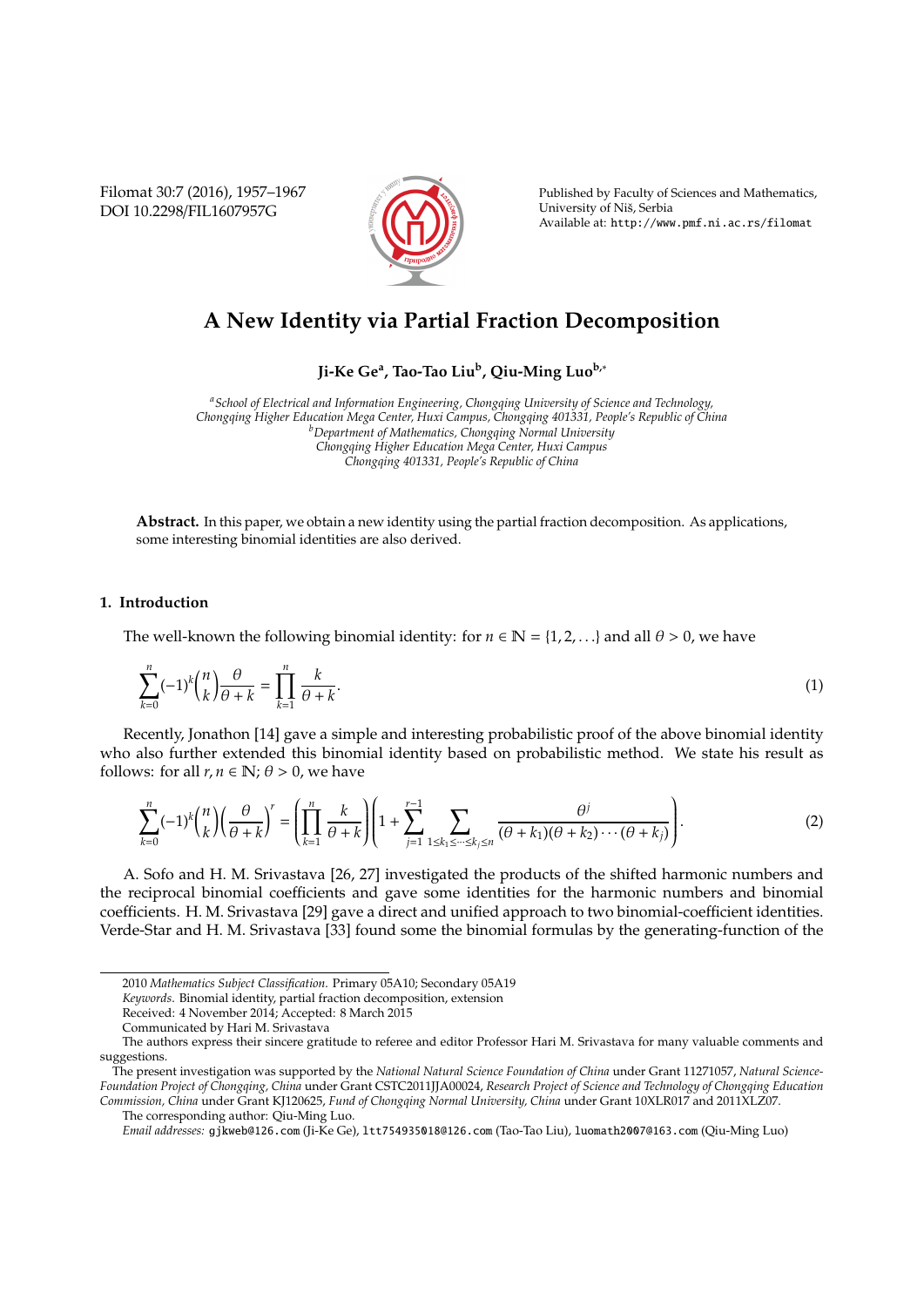generalized Appell form for a sequence of Newton polynomials. R. Srivastava [32] showed several general families of combinatorial and other series identities.

The methods and techniques of the partial fraction decomposition are applied in the study of the harmonic numbers and binomial identity by W. Chu *et al* [2–8], H. Prodinger *et al* [19–22]. In the recent past a lot of papers appeared providing the results of the harmonic numbers and binomial identity and related investigations; see [1, 10, 12, 13, 16–18, 23–25, 28, 30, 31, 34–37] and the references therein.

The aim of the present paper is to further generalize the binomial identity (2) by using the method of the partial fraction decomposition. Some known and new binomial identities are also obtained.

### **2. Main Result and Proof**

We first give the following lemma.

**Lemma 1.** For  $m, n, s, r \in \mathbb{N}_0$ ,  $0 \le m \le s \le n, \theta > 0, \beta \ne 0$ ; z be any complex numbers,  $a_0, a_1, \ldots, a_n$  and  $b_{m+1}, b_{m+2}, \ldots, b_s$  *be any different numbers, we have* 

$$
\frac{(z+b_{m+1})(z+b_{m+2})\cdots(z+b_{s})}{(z-a_{0})(z-a_{1})\cdots(z-a_{n})}\left(\frac{\beta}{z+\theta}\right)^{r}
$$
\n
$$
=\sum_{i=0}^{n}\frac{\prod_{l=m+1}^{s}(a_{i}+b_{l})}{\prod_{j=0;i\neq j}^{n}(a_{i}-a_{j})}\left(\frac{\beta}{a_{i}+\theta}\right)^{r}\frac{1}{z-a_{i}}+\frac{\lambda}{(z+\theta)^{r}}+\cdots+\frac{\mu}{z+\theta}.
$$
 (3)

*Proof.* By means of the standard partial fraction decomposition, we have

$$
f(z)=\frac{(z+b_{m+1})(z+b_{m+2})\cdots(z+b_s)}{(z-a_0)(z-a_1)\cdots(z-a_n)}\left(\frac{\beta}{z+\theta}\right)^r=\sum_{i=0}^n\frac{A_i}{z-a_i}+\frac{\lambda}{(z+\theta)^r}+\cdots+\frac{\mu}{z+\theta},
$$

where the coefficients *A<sup>i</sup>* remain to be determined.

$$
A_i = \lim_{z \to a_i} (z - a_i) f(z)
$$
  
= 
$$
\lim_{z \to a_i} \frac{(z + b_{m+1})(z + b_{m+2}) \cdots (z + b_s)}{(z - a_0)(z - a_1) \cdots (z - a_{i-1})(z - a_{i+1}) \cdots (z - a_n)} \left(\frac{\beta}{z + \theta}\right)^n
$$
  
= 
$$
\frac{\prod_{i=m+1}^s (a_i + b_i)}{\prod_{j=0; i \neq j}^n (a_i - a_j)} \left(\frac{\beta}{a_i + \theta}\right)^r.
$$

This completes the proof of Lemma 1.  $\square$ 

Our main result is the following theorem.

**Theorem 2.** Suppose  $m, n, s, r \in \mathbb{N}_0$ ,  $0 \le m \le s \le n, \theta > 0, \beta \ne 0$ ;  $a_0, a_1, \ldots, a_n$  and  $b_{m+1}, b_{m+2}, \ldots, b_s$  be any *di*ff*erent numbers.*

*When*  $\theta = b_h$ ,  $h \notin \{m+1, m+2, \ldots, s\}$  *and*  $r > 1$ , *we have* 

$$
\sum_{i=0}^{n} \frac{\prod_{j=m+1}^{s} (a_i + b_l)}{\prod_{j=0; i \neq j}^{n} (a_i - a_j)} \left( \frac{\beta}{a_i + \theta} \right)^r
$$
\n
$$
= (-1)^n \left( \frac{\prod_{j=m+1}^{s} (b_l - \theta)}{\prod_{j=0}^{n} (a_j + \theta)} \right) \left( \frac{\beta^r}{(a_0 + \theta)^{r-1}} + \sum_{j=1}^{r-1} \sum_{1 \le s_1 \le \dots \le s_j \le n} \frac{\beta^r}{(a_{s_1} + \theta) \cdots (a_{s_j} + \theta)} + \sum_{i+j=r-1}^{s-m} \sum_{i=1}^{n} \sum_{m+1 \le k_1 < \dots < k_i \le s} \sum_{0 \le s_1 \le \dots \le s_j \le n} \frac{\beta^r}{(b_{k_1} - \theta) \cdots (b_{k_i} - \theta)(a_{s_1} + \theta) \cdots (a_{s_j} + \theta)} \right). \tag{4}
$$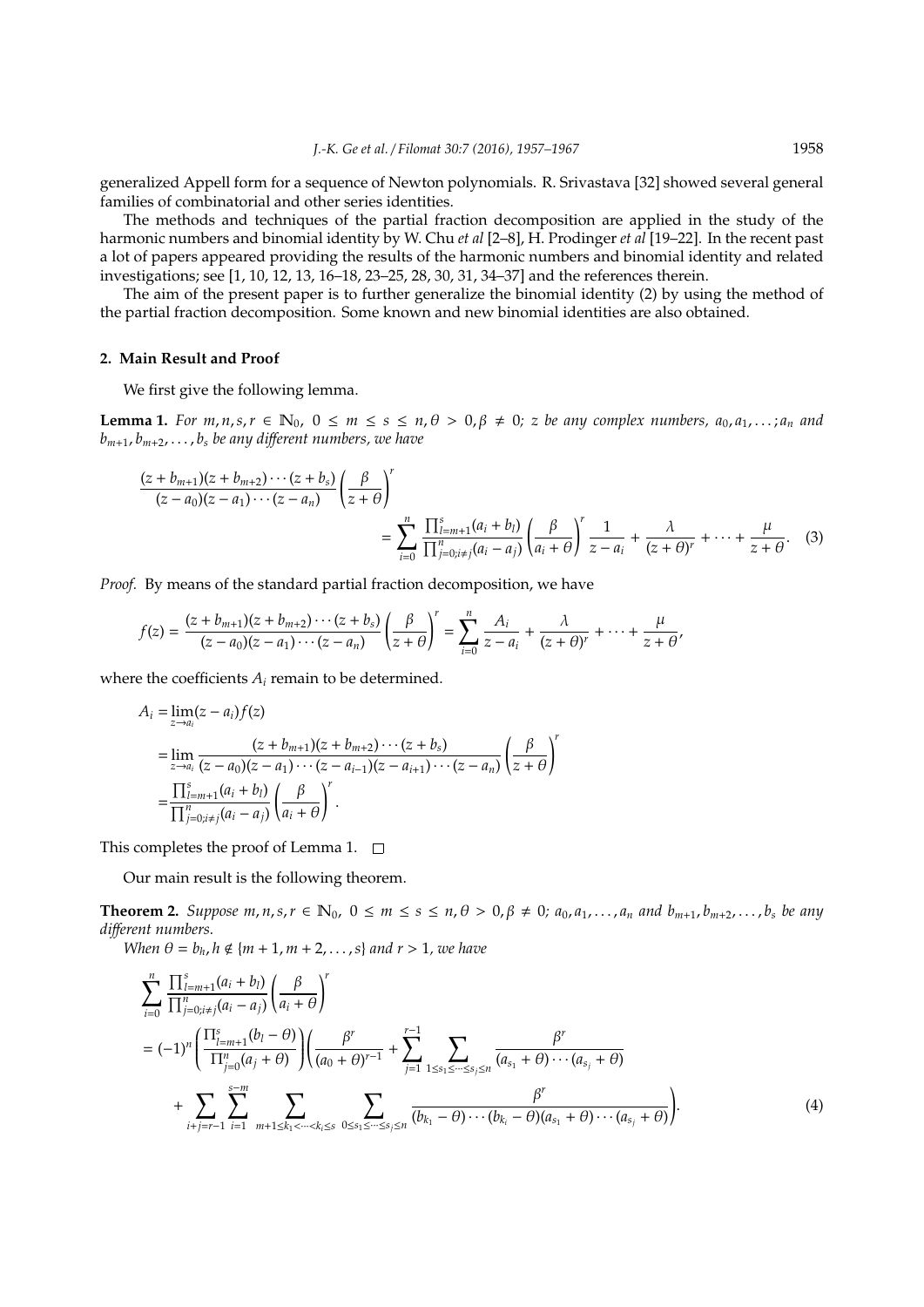*When*  $\theta = b_h$ ,  $h \in \{m + 1, m + 2, ..., s\}$  *and*  $r > 2$ *, we have* 

$$
\sum_{i=0}^{n} \frac{\prod_{l=m+1}^{s} (a_{i} + b_{l})}{\prod_{j=0; i \neq j}^{n} (a_{i} - a_{j})} \left(\frac{\beta}{a_{i} + \theta}\right)^{r}
$$
\n
$$
= (-1)^{n} \left(\frac{\prod_{l=m+1, l \neq h}^{s} (b_{l} - \theta)}{\prod_{j=0}^{n} (a_{j} + \theta)}\right) \left(\frac{\beta^{r}}{(a_{0} + \theta)^{r-2}} + \sum_{j=1}^{r-2} \sum_{1 \le s_{1} \le \dots \le s_{j} \le n} \frac{\beta^{r}}{(a_{s_{1}} + \theta) \cdots (a_{s_{j}} + \theta)} + \sum_{i+j=r-2} \sum_{i=1}^{s-m-1} \sum_{m+1 \le k_{1} < \dots < k_{i} \le s} \sum_{0 \le s_{1} \le \dots \le s_{j} \le n} \frac{\beta^{r}}{(b_{k_{1}} - \theta) \cdots (b_{k_{i}} - \theta)(a_{s_{1}} + \theta) \cdots (a_{s_{j}} + \theta)} \right).
$$
\n(5)

*Proof.* Multiplying *z* on both sides of (3), and then let  $z \rightarrow \infty$ , we obtain

$$
\sum_{i=0}^{n} \frac{\prod_{l=m+1}^{s} (a_i + b_l)}{\prod_{j=0; i \neq j}^{n} (a_i - a_j)} \left(\frac{\beta}{a_i + \theta}\right)^{r} + \mu = 0.
$$

When  $\theta = b_h$ ,  $h \notin \{m+1, m+2, ..., s\}$  and  $r > 1$ , we have

$$
\mu = [(z + \theta)^{-1}] \frac{(z + b_{m+1})(z + b_{m+2}) \cdots (z + b_s)}{(z - a_0)(z - a_1) \cdots (z - a_n)} \left(\frac{\beta}{z + \theta}\right)
$$
\n
$$
= \beta^r [(z + \theta)^{r-1}] \frac{(z + b_{m+1})(z + b_{m+2}) \cdots (z + b_s)}{(z - a_0)(z - a_1) \cdots (z - a_n)}
$$
\n
$$
= \beta^r [z^{r-1}] \frac{(z + b_{m+1} - \theta)(z + b_{m+2} - \theta) \cdots (z + b_s - \theta)}{(z - \theta - a_0)(z - \theta - a_1) \cdots (z - \theta - a_n)}
$$
\n
$$
= (-1)^{n+1} \beta^r \left(\frac{\prod_{i=m+1}^s (b_i - \theta)}{\prod_{i=0}^s (a_i + \theta)}\right) [z^{r-1}] \frac{(1 + \frac{z}{b_{m+1} - \theta})(1 + \frac{z}{b_{m+2} - \theta}) \cdots (1 + \frac{z}{b_s - \theta})}{(1 - \frac{z}{\theta + a_n}) \cdots (1 - \frac{z}{\theta + a_n})}
$$
\n
$$
= (-1)^{n+1} \beta^r \left(\frac{\prod_{i=m+1}^s (b_i - \theta)}{\prod_{j=0}^s (a_j + \theta)}\right) [z^{r-1}] \left(1 + \sum_{i=1}^{s-m} \sum_{m+1 \le k_1 < \cdots < k_i \le s} \frac{z^i}{(b_{k_1} - \theta) \cdots (b_{k_i} - \theta)}\right)
$$
\n
$$
\times \sum_{j\geq 0} \left(\frac{z}{a_0 + \theta}\right)^j \sum_{j\geq 0} \left(\frac{z}{a_1 + \theta}\right)^j \cdots \sum_{j\geq 0} \left(\frac{z}{a_n + \theta}\right)^j
$$
\n
$$
= (-1)^{n+1} \beta^r \left(\frac{\prod_{i=m+1}^s (b_i - \theta)}{\prod_{j=0}^s (a_j + \theta)}\right) [z^{r-1}] \left(1 + \sum_{i=1}^{s-m} \sum_{m+1 \le k_1 < \cdots < k_i \le s} \frac{z^i}{(b_{k_1} - \theta) \cd
$$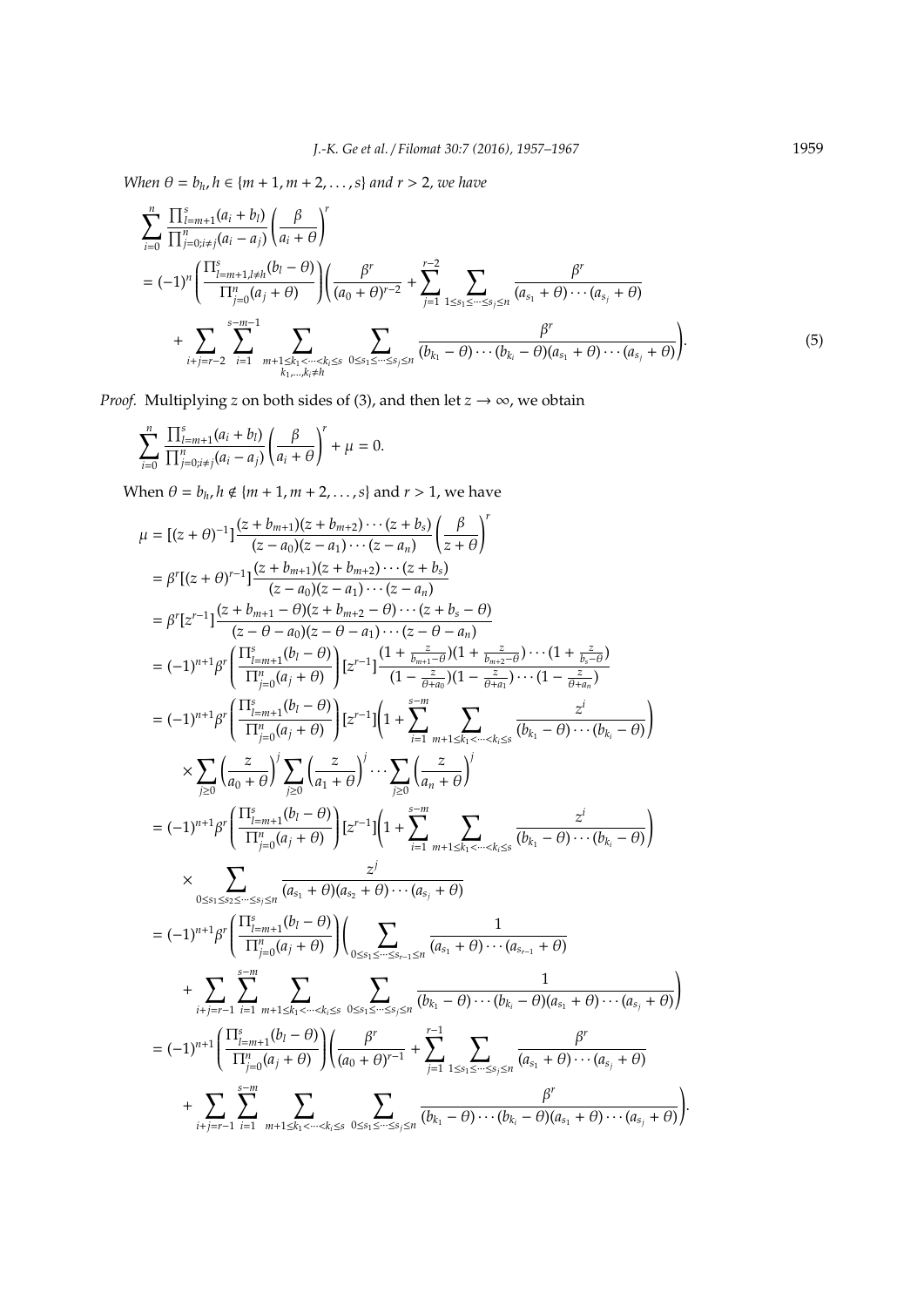When  $\theta = b_h$ ,  $h \in \{m + 1, m + 2, ..., s\}$  and  $r > 2$ , we have

$$
\mu = \left[ (z + \theta)^{-1} \right] \frac{(z + b_{m+1})(z + b_{m+2}) \cdots (z + b_s)}{(z - a_0)(z - a_1) \cdots (z - a_n)} \left( \frac{\beta}{z + \theta} \right)^r
$$
\n
$$
= \beta^r \left[ (z + \theta)^{r-1} \right] \frac{(z + b_{m+1})(z + b_{m+2}) \cdots (z + b_s)}{(z - a_0)(z - a_1) \cdots (z - a_n)}
$$
\n
$$
= \beta^r \left[ (z + \theta)^{r-1} \right] \frac{(z + b_{m+1})(z + b_{m+2}) \cdots (z + b_s)}{(z - a_0)(z - a_1) \cdots (z - a_n)}
$$
\n
$$
= \beta^r \left[ z^{r-1} \right] \frac{(z + b_{m+1} - \theta) \cdots (z + b_{n-1} - \theta) z(z + b_{n+1} - \theta) \cdots (z + b_s - \theta)}{(z - \theta - a_0)(z - \theta - a_1) \cdots (z - \theta - a_n)}
$$
\n
$$
= (-1)^{n+1} \beta^r \left( \frac{\prod_{j=m+1, j \neq j}^{s} (b_j + \theta)}{\prod_{j=0}^{s} (a_j + \theta)} \right) \left[ z^{r-2} \right] \frac{(1 + \frac{z}{b_{m+1} - \theta}) \cdots (1 + \frac{z}{b_{n-1} - \theta}) \cdots (1 + \frac{z}{b_{n+1} - \theta}) \cdots (1 + \frac{z}{b_{n+1} - \theta})}{(1 - \frac{z}{\theta + a_n}) \cdots (1 - \frac{z}{\theta + a_n})}
$$
\n
$$
\times \sum_{j \geq 0} \left( \frac{z}{a_0 + \theta} \right)^j \sum_{j \geq 0} \left( \frac{z}{a_1 + \theta} \right)^j \cdots \sum_{j \geq 0} \left( \frac{z}{a_n + \theta} \right)^j
$$
\n
$$
= (-1)^{n+1} \beta^r \left( \frac{\prod_{j=m+1, j \neq 0}^{s} (b_j + \theta)}{\prod_{j=0}^{s} (a_j + \theta)} \right) \left[ z^{r-2} \right] \left( 1 + \sum_{i=1}^{s-m
$$

In the above proof process, we apply the relation

$$
\sum_{0 \le s_1 \le \dots \le s_{r-1} \le n} \frac{\beta^r}{(a_{s_1} + \theta) \cdots (a_{s_{r-1}} + \theta)} = \frac{\beta^r}{(a_0 + \theta)^{r-1}} + \sum_{j=1}^{r-1} \sum_{1 \le s_1 \le \dots \le s_j \le n} \frac{\beta^r}{(a_{s_1} + \theta) \cdots (a_{s_j} + \theta)}.
$$
(6)

The proof is complete.  $\quad \Box$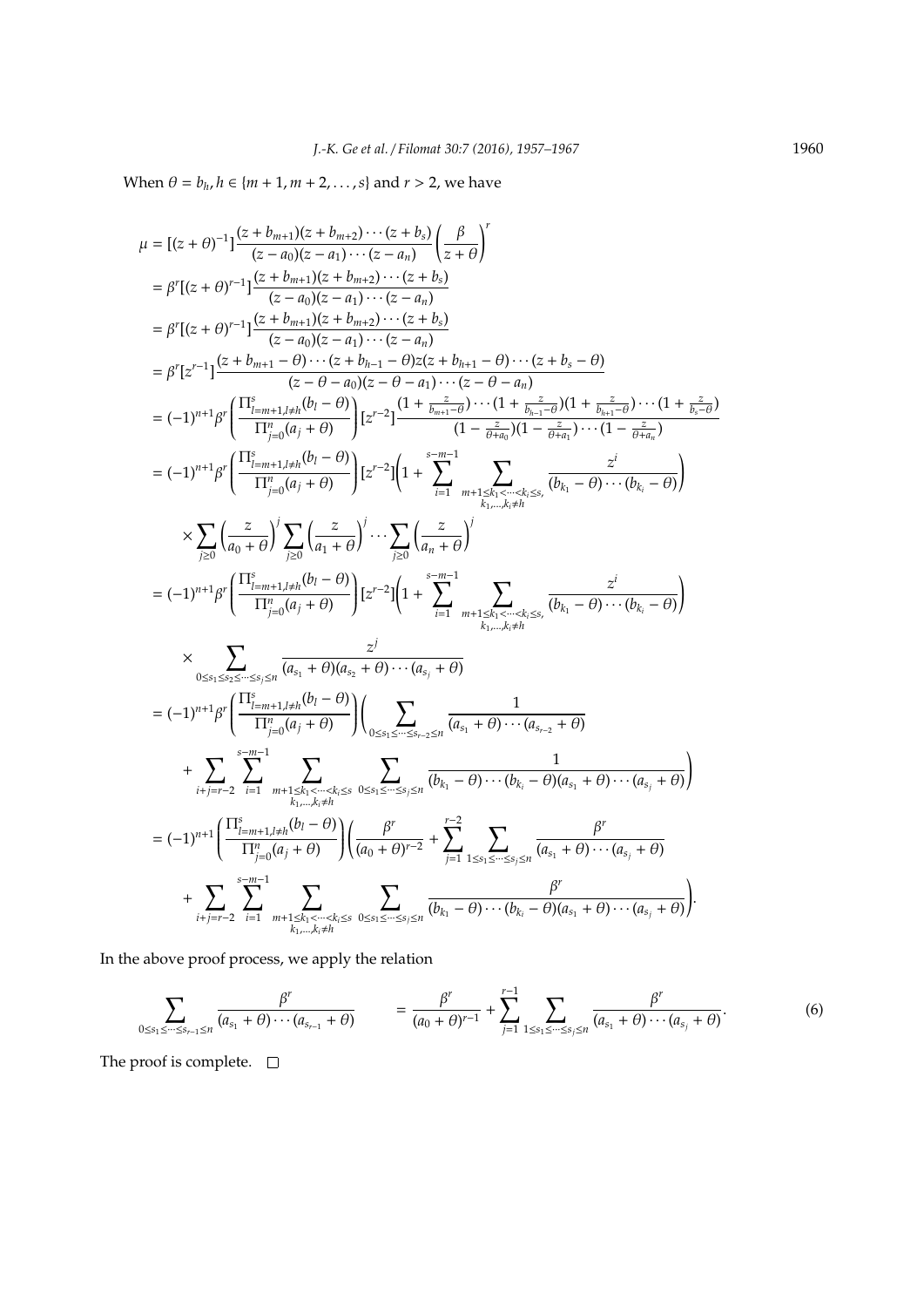# **3. Some Applications**

In this section, as some applications we obtain some interesting binomial identities from Theorem 2.

**Corollary 3.** *For*  $n \in \mathbb{N}_0$ ,  $\theta > 0$ ;  $a_0, a_1, \ldots, a_n$  *be any different numbers. When*  $\theta = a_t$ ,  $t \notin \{1, 2, ..., n\}$  *and*  $r > 1$ , *we have* 

$$
\sum_{i=0}^{n} \frac{\prod_{j=1}^{n} (a_i + a_j)}{\prod_{j=0}^{n} (a_i - a_j)} \left(\frac{\theta}{a_i + \theta}\right)^r
$$
  
=  $(-1)^n \left(\frac{\prod_{j=1}^{n} (a_j - \theta)}{\prod_{j=0}^{n} (a_j + \theta)}\right) \left(\frac{\theta^r}{(a_0 + \theta)^{r-1}} + \sum_{j=1}^{r-1} \sum_{1 \le s_1 \le \dots \le s_j \le n} \frac{\theta^r}{(a_{s_1} + \theta) \cdots (a_{s_j} + \theta)} + \sum_{i+j=r-1}^{n} \sum_{i=1}^{n} \sum_{1 \le k_1 < \dots < k_i \le n} \sum_{0 \le s_1 \le \dots \le s_j \le n} \frac{\theta^r}{(a_{k_1} - \theta) \cdots (a_{k_i} - \theta)(a_{s_1} + \theta) \cdots (a_{s_j} + \theta)}\right).$  (7)

*When*  $\theta = a_t, t \in \{1, 2, ..., n\}$  *and*  $r > 2$ *, we have* 

$$
\sum_{i=0}^{n} \frac{\prod_{j=1}^{n} (a_i + a_j)}{\prod_{j=0, i \neq j}^{n} (a_i - a_j)} \left( \frac{\theta}{a_i + \theta} \right)^r
$$
\n
$$
= (-1)^n \left( \frac{\prod_{j=1, j \neq i}^{n} (a_j - \theta)}{\prod_{j=0}^{n} (a_j + \theta)} \right) \left( \frac{\theta^r}{(a_0 + \theta)^{r-2}} + \sum_{j=1}^{r-1} \sum_{1 \leq s_1 \leq \dots \leq s_j \leq n} \frac{\theta^r}{(a_{s_1} + \theta) \cdots (a_{s_j} + \theta)} \right)
$$
\n
$$
+ \sum_{i+j=r-2} \sum_{i=1}^{n-1} \sum_{\substack{1 \leq k_1 < \dots < k_i \leq n, \, 0 \leq s_1 \leq \dots \leq s_j \leq n}} \frac{\theta^r}{(a_{k_1} - \theta) \cdots (a_{k_i} - \theta)(a_{s_1} + \theta) \cdots (a_{s_j} + \theta)} \right).
$$
\n(8)

*Proof.* Taking  $\beta = \theta$ ,  $s = n$ ,  $m = 0$ ,  $b_l = a_j$  ( $j = 1, 2, ..., n$ ) in (4) and (5) of Theorem 2, respectively, we get the corresponding (7) and (8) of .  $\square$ 

**Corollary 4.** *For n,*  $d \geq 1$ *;*  $a_0, a_1, \ldots, a_n$  *be any different numbers.* 

*When*  $t \notin \{1, 2, \ldots, n\}$ *, we have* 

$$
\sum_{i=0}^{n} \frac{\prod_{j=m+1}^{n} (a_i + a_j)}{\prod_{j=0}^{n} (a_i - a_j)} \frac{1}{(a_i + a_t)^{d+1}}
$$
\n
$$
= (-1)^n \left( \frac{\prod_{j=m+1}^{n} (a_j - a_i)}{\prod_{j=0}^{n} (a_j + a_t)} \right) \left( \frac{1}{(a_0 + a_t)^d} + \sum_{j=1}^d \sum_{1 \le s_1 \le \dots \le s_j \le n} \frac{1}{(a_{s_1} + a_t) \cdots (a_{s_j} + a_t)} \right)
$$
\n
$$
+ \sum_{i+j=d} \sum_{i=1}^{n-m} \sum_{m+1 \le k_1 < \dots < k_i \le n} \sum_{0 \le s_1 \le \dots \le s_j \le n} \frac{1}{(a_{k_1} - a_t) \cdots (a_{k_i} - a_t)(a_{s_1} + a_t) \cdots (a_{s_j} + a_t)} \right). \tag{9}
$$

*When t* ∈ {1, 2, . . . , *n*}*, we have*

$$
\sum_{i=0}^{n} \frac{\prod_{j=m+1}^{n} (a_i + a_j)}{\prod_{j=0}^{n} (a_j - a_j)} \frac{1}{(a_i + a_t)^{d+1}}
$$
\n
$$
= (-1)^n \left( \frac{\prod_{j=m+1, j \neq t}^{n} (a_j - a_t)}{\prod_{j=0}^{n} (a_j + a_t)} \right) \left( \frac{1}{(a_0 + a_t)^{d-1}} + \sum_{j=1}^{d} \sum_{1 \leq s_1 \leq \dots \leq s_j \leq n} \frac{1}{(a_{s_1} + a_t) \cdots (a_{s_j} + a_t)} + \sum_{i+j=d-1}^{n-m-1} \sum_{i=1}^{n-m-1} \sum_{m+1 \leq k_1 < \dots < k_i \leq n, 0 \leq s_1 \leq \dots \leq s_j \leq n} \frac{1}{(a_{k_1} - a_t) \cdots (a_{k_i} - a_t)(a_{s_1} + a_t) \cdots (a_{s_j} + a_t)} \right). \tag{10}
$$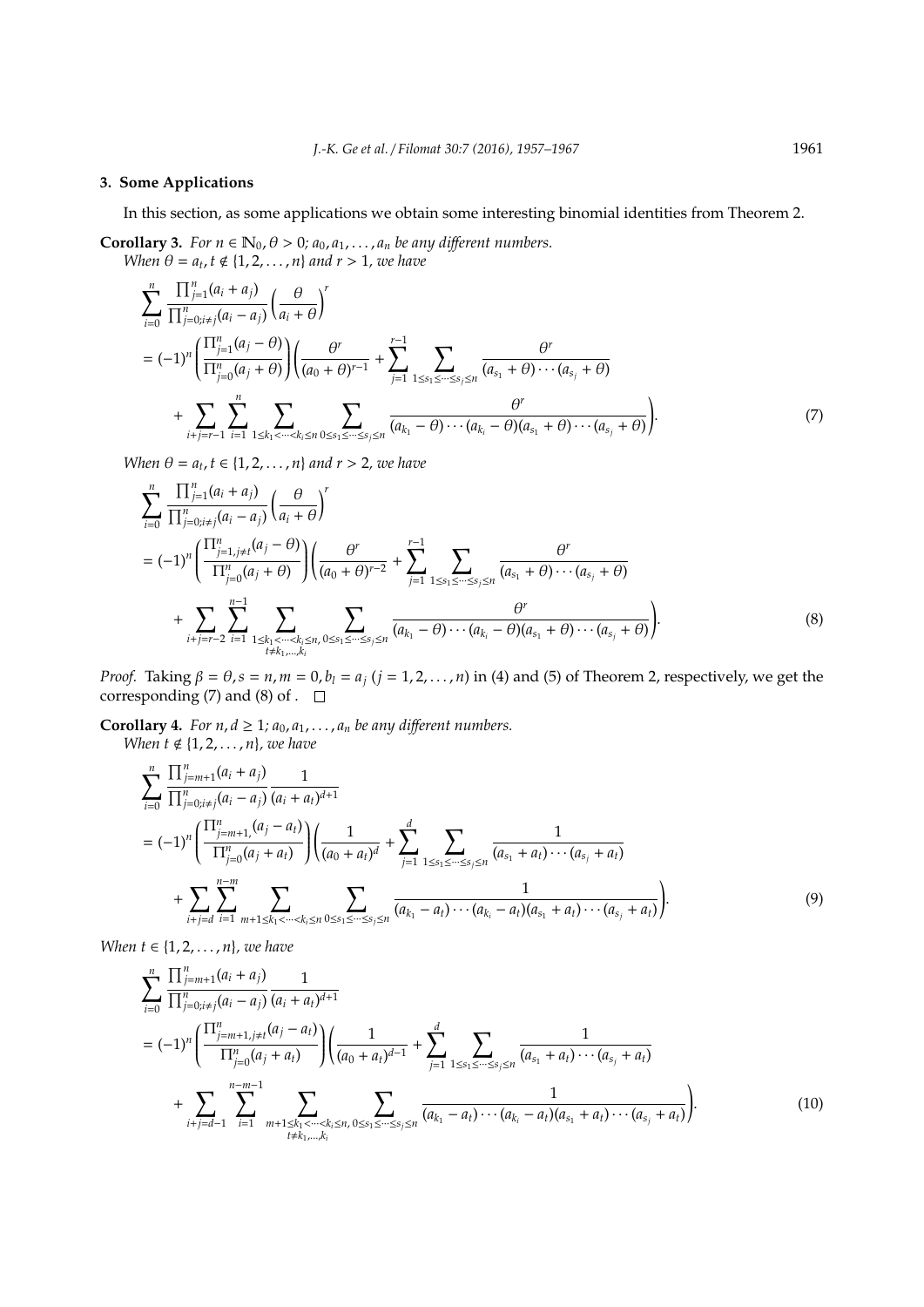*Proof.* Taking  $s = n$ ,  $b_l = a_j$ ,  $\beta = 1$ ,  $\theta = a_t$ ,  $r = d + 1$  in (4) and (5) of Theorem 2, respectively, we get the corresponding (9) and (10) of .  $\Box$ 

**Corollary 5.** Let  $n, r \in \mathbb{N}_0$ ,  $r > 1$ ,  $\theta > 0$ ;  $a_0, a_1, \ldots, a_n$  be any different numbers,, we have

$$
\sum_{i=0}^{n} \frac{1}{\prod_{j=0; i \neq j}^{n} (a_i - a_j)} \left( \frac{\theta}{a_i + \theta} \right)^r = \frac{(-1)^n}{\prod_{j=0}^{n} (a_j + \theta)} \sum_{0 \le s_1 \le \dots \le s_{r-1} \le n} \frac{\theta^r}{(a_{s_1} + \theta) \cdots (a_{s_{r-1}} + \theta)}
$$
(11)

$$
= \frac{(-1)^n}{\prod_{j=0}^n (a_j + \theta)} \left( 1 + \sum_{j=1}^{r-1} \sum_{1 \le s_1 \le \dots \le s_j \le n} \frac{\theta^j}{(a_{s_1} + \theta) \cdots (a_{s_j} + \theta)} \right). \tag{12}
$$

*Proof.* Taking  $m = s$ ,  $\beta = \theta$  in (4) of Theorem 2 and define that  $\prod_{j=n+1}^{n} = 1$ ,  $\sum_{i=1}^{0} = 0$ , follows.

**Remark 6.** *Obviously, the identity* (10) *is just a new representation of Mansour's result in [17, p. 138, Theorem 2.5 ]. In other words we say that Theorem 2 is an extension of Mansour's result.*

We below give some interesting binomial identities from Theorem 2.

**Theorem 7.** *For*  $n, m, r \in \mathbb{N}_0$ ,  $0 \le m \le n, \theta > 0$ . *When*  $\theta \notin \{m+1, m+2, \ldots, n\}$  *and*  $r > 1$ *, we have* 

$$
\sum_{k=0}^{n} (-1)^{k} {n \choose k} {n+k \choose m+k} \left(\frac{\theta}{\theta+k}\right)^{r}
$$
\n
$$
= \left(\prod_{k=1}^{n} \frac{k}{\theta+k}\right) \left(\prod_{k=m+1}^{n} \frac{k-\theta}{k-m}\right) \left(1 + \sum_{j=1}^{r-1} \sum_{1 \le s_1 \le s_2 \le \dots \le s_j \le n} \frac{\theta^{j}}{(\theta+s_1)(\theta+s_2)\cdots(\theta+s_j)} + \sum_{i+l=r-1}^{n-m} \sum_{i=1}^{n-m} \sum_{m+1 \le k_1 < \dots < k_i \le n} \sum_{0 \le s_1 \le \dots \le s_j \le n} \frac{\theta^{r-1}}{(k_1 - \theta)\cdots(k_i - \theta)(\theta+s_1)\cdots(\theta+s_l)}\right). \tag{13}
$$

*When*  $\theta \in \{m+1, m+2, ..., n\}$  *and r* > 2*, we have* 

$$
\sum_{k=0}^{n}(-1)^{k}\binom{n}{k}\binom{n+k}{m+k}\left(\frac{\theta}{\theta+k}\right)^{r}
$$
\n
$$
=\frac{1}{(n-m)!}\left(\prod_{k=1}^{n}\frac{k}{\theta+k}\right)\left(\prod_{k=m+1,k\neq\theta}^{n}(k-\theta)\right)\left(1+\sum_{j=1}^{r-2}\sum_{1\leq s_{1}\leq\cdots\leq s_{j}\leq n}\frac{\theta^{j}}{(\theta+s_{1})(\theta+s_{2})\cdots(\theta+s_{j})} + \sum_{i+l=r-2}^{n-m-1}\sum_{i=1}^{n-m-1}\sum_{m+1\leq k_{1}\leq\cdots k_{i}\leq n,k_{1},\ldots,k_{i}\neq\theta}\sum_{0\leq s_{1}\leq\cdots\leq s_{j}\leq n}\frac{\theta^{r-1}}{(k_{1}-\theta)\cdots(k_{i}-\theta)(\theta+s_{1})\cdots(\theta+s_{l})}\right).
$$
\n(14)

*Proof.* Taking  $s = n$ ,  $\beta = \theta$ ,  $a_i = i$ ,  $b_l = l$  and changing the corresponding variable index in (4) and (5) of Theorem 2, and noting that the relation

$$
\sum_{0 \le s_1 \le s_2 \le \dots \le s_{r-1} \le n} \frac{\theta^r}{(s_1 + \theta)(s_2 + \theta) \cdots (s_{r-1} + \theta)} = 1 + \sum_{j=1}^{r-1} \sum_{1 \le s_1 \le s_2 \le \dots \le s_j \le n} \frac{\theta^j}{(s_1 + \theta)(s_2 + \theta) \cdots (s_j + \theta)},
$$
(15)

we get the corresponding binomial identities (13) and (14) respectively.  $\Box$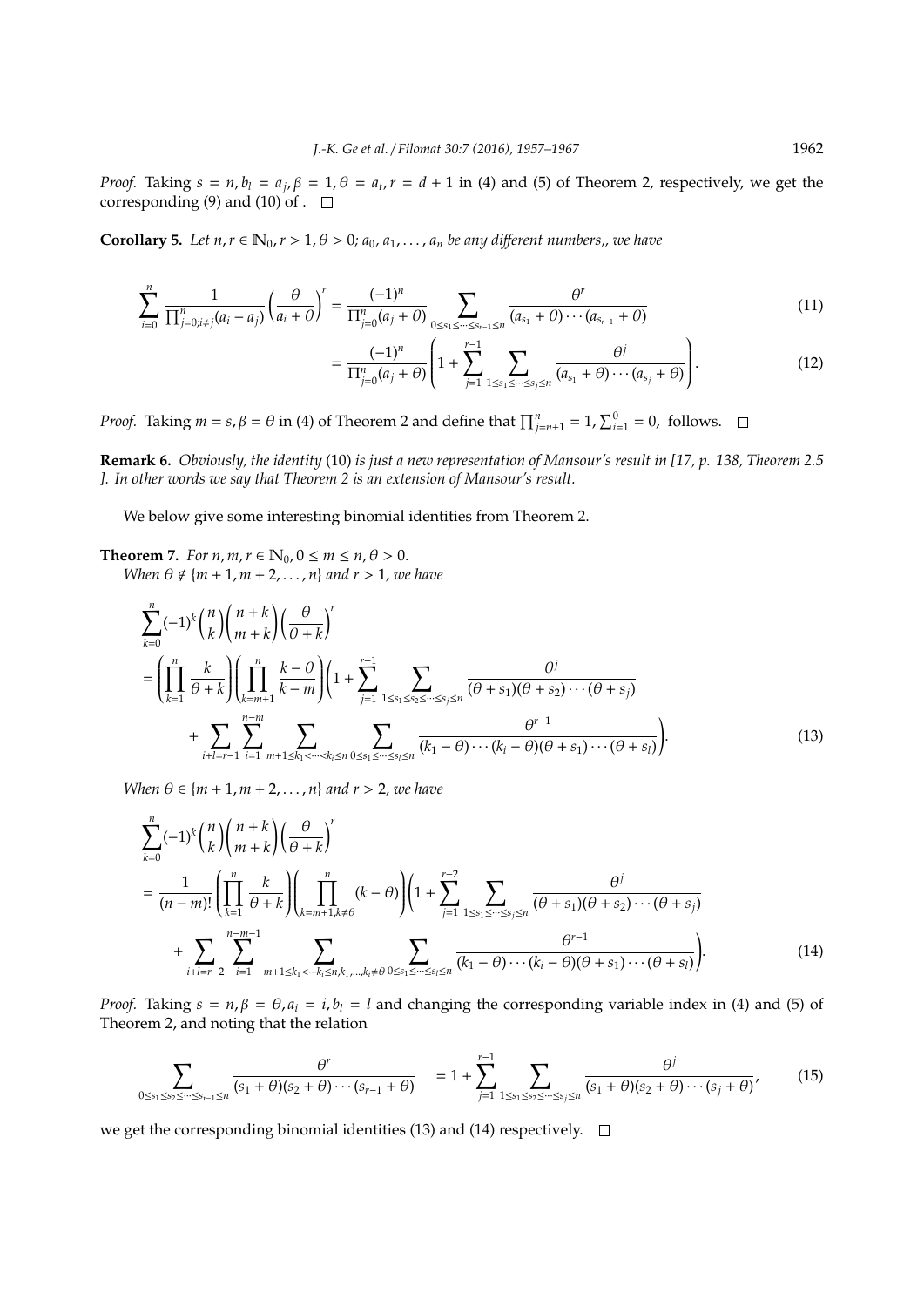**Corollary 8 ([20]).** *For*  $l \leq m \leq n$ *, we have* 

$$
\sum_{k=0}^{n}(-1)^{k}\binom{n}{k}\binom{n+k}{m+k}\frac{m}{(m+k)^{r+1}} = \binom{m+n}{m}^{-1}\left(1+\sum_{j=1}^{r}\sum_{0\le s_{1}\le\cdots\le s_{j}\le n}\frac{m^{j-r}}{(s_{1}+m)(s_{2}+m)\cdots(s_{j}+m)}\right) + \sum_{i+j=r}^{n-m}\sum_{i=1}^{r}\sum_{m+1\le k_{1}\le\cdots\le k_{i}\le n}\sum_{0\le s_{1}\le\cdots\le s_{j}\le n}\frac{1}{(k_{1}-m)\cdots(k_{i}-m)(s_{1}+m)\cdots(s_{j}+m)}\right),
$$
\n(16)  
\n
$$
\sum_{k=0}^{n}(-1)^{k}\binom{n}{k}\binom{n+k}{m+k}\left(\frac{p}{p+k}\right)^{r+1} = \left(\prod_{k=m+1}^{n}\frac{k-p}{k-m}\right)\left(1+\sum_{j=1}^{r}\sum_{1\le s_{1}\le\cdots\le s_{j}\le n}\frac{p^{j}}{(p+s_{1})\cdots(p+s_{j})} + \sum_{i+l=r}^{n-m}\sum_{i=1}^{n}\sum_{m+1\le k_{1}\le\cdots\le k_{i}\le n}\sum_{0\le s_{1}\le\cdots\le s_{j}\le n}\frac{p^{r}}{(k_{1}-p)\cdots(k_{i}-p)(p+s_{1})\cdots(p+s_{j})}\right).
$$
\n(17)

*Proof.* Taking  $\beta = \theta$ ,  $s = n$ ,  $r \mapsto r + 1$ ,  $a_i = i(i = 0, 1, ..., n)$ ,  $b_l = l(l = m + 1, m + 2, ..., n)$ , and taking  $\theta = m$ and  $\theta = p$  in (4) of Theorem 2, respectively, we get the binomial identities (16) and (17).  $\Box$ 

**Remark 9.** *Obviously,* (16) *and* (17) *are just new representation of Prodinger's result in [20].*

**Corollary 10 ([15, p. 2, Corollary 2.2 ]).** *For*  $n, d \in \mathbb{N}_0$ *.* 

$$
\sum_{k=0}^{n} (-1)^{k} {n \choose k} \left(\frac{K}{K+k}\right)^{r} = {n+K \choose K}^{-1} \left(1 + \sum_{j=1}^{r-1} \sum_{1 \le s_1 \le \dots \le s_j \le n} \frac{K^{j}}{(K+s_1)\cdots(K+s_j)}\right).
$$
(18)

*Proof.* Taking  $n = m$  and  $\theta = K$  in (13), we get (18) immediately.  $\square$ 

**Remark 11.** *Obviously,* (18) *is just a new representation of Kirschenhofer's result in [15, p. 4, Corollary 2.2 ].*

Taking  $m = 0$  in Theorem 7, we have

**Corollary 12.** *For*  $n \in \mathbb{N}$ ,  $\theta > 0$ . *When*  $\theta \notin \{1, 2, \ldots, n\}$ *, we have* 

$$
\sum_{k=0}^{n} (-1)^{k} {n \choose k} {n+k \choose k} \left(\frac{\theta}{\theta+k}\right)^{r}
$$
\n
$$
= \left(\prod_{k=1}^{n} \frac{k-\theta}{\theta+k}\right) \left(1 + \sum_{j=1}^{r-1} \sum_{1 \le s_{1} \le \dots \le s_{j} \le n} \frac{\theta^{j}}{(\theta+s_{1})(\theta+s_{2})\cdots(\theta+s_{j})} + \sum_{i+l=r-1}^{n} \sum_{i=1}^{r} \sum_{1 \le k_{1} \le \dots \le k_{i} \le n} \sum_{0 \le s_{1} \le \dots \le s_{j} \le n} \frac{\theta^{r-1}}{((k_{1}-\theta)\cdots(k_{i}-\theta)(\theta+s_{1})\cdots(\theta+s_{l})}\right).
$$
\n(19)

*When*  $\theta \in \{1, 2, \ldots, n\}$ *, we have* 

$$
\sum_{k=0}^{n}(-1)^{k}\binom{n}{k}\binom{n+k}{k}\left(\frac{\theta}{\theta+k}\right)^{r}
$$
\n
$$
=\left(\prod_{k=1}^{n}\frac{1}{\theta+k}\right)\left(\prod_{k=1,k\neq\theta}(k-\theta)\right)\left(\theta+\sum_{j=1}^{r-2}\sum_{1\leq s_{1}\leq\cdots\leq s_{j}\leq n}\frac{\theta^{j}}{(\theta+s_{1})(\theta+s_{2})\cdots(\theta+s_{j})} + \sum_{i+l=r-2}\sum_{i=1}^{n-1}\sum_{1\leq k_{1}\leq\cdots\leq k_{i}\leq n,k_{1},\ldots,k_{i}\neq\theta}\sum_{0\leq s_{1}\leq\cdots\leq s_{j}\leq n}\frac{\theta^{r-1}}{((k_{1}-\theta)\cdots(k_{i}-\theta)(\theta+s_{1})\cdots(\theta+s_{l})}\right).
$$
\n(20)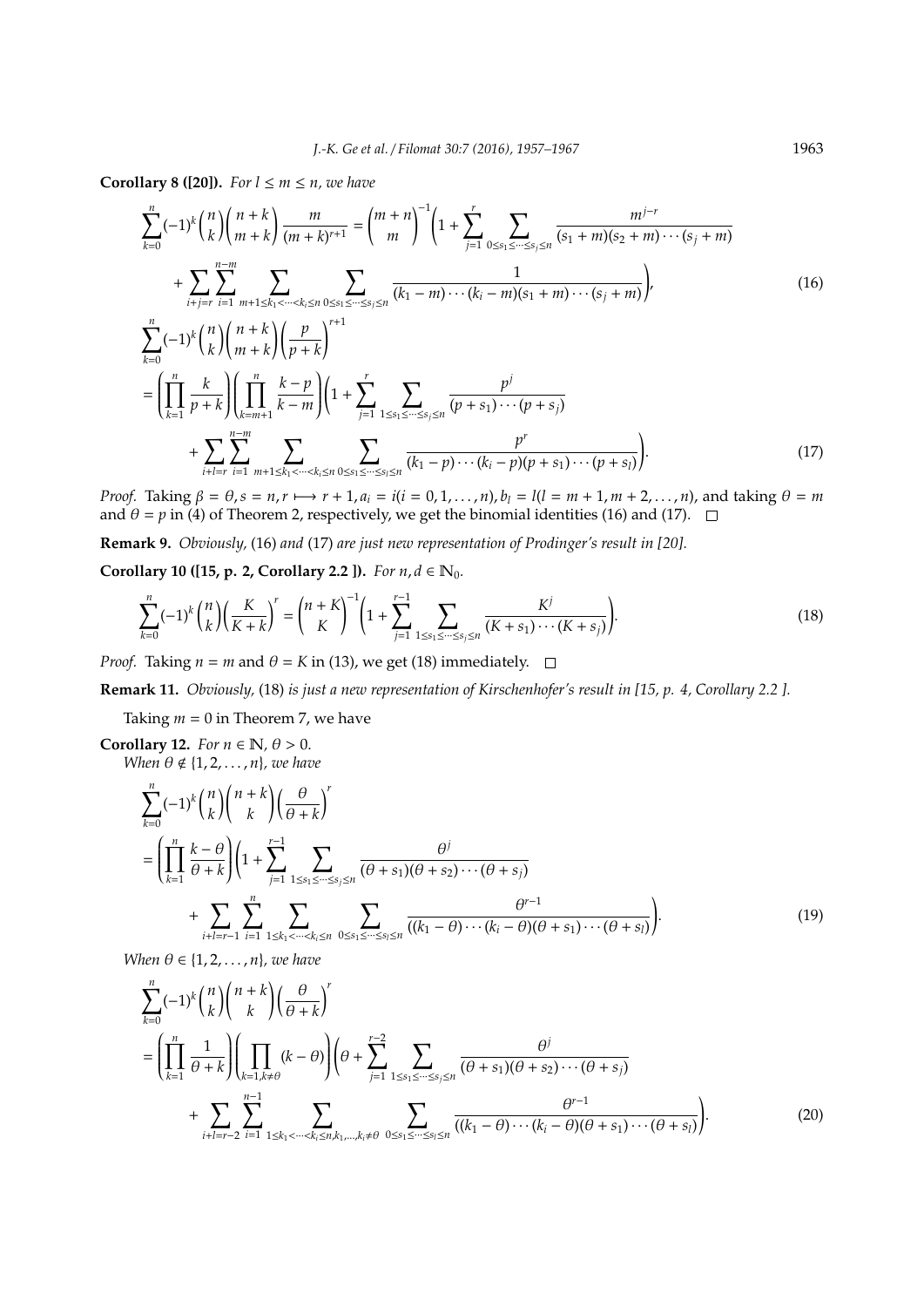**Corollary 13 (see [14]).** *For r, n*  $\in \mathbb{N}$ ;  $\theta > 0$ *, we have* 

$$
\sum_{k=0}^{n}(-1)^{k}\binom{n}{k}\left(\frac{\theta}{\theta+k}\right)^{r} = \left(\prod_{k=1}^{n}\frac{k}{\theta+k}\right)\left(1+\sum_{j=1}^{r-1}\sum_{1\leq s_{1}\leq\cdots\leq s_{j}\leq n}\frac{\theta^{j}}{(\theta+s_{1})(\theta+s_{2})\cdots(\theta+s_{j})}\right).
$$
\n(21)

*Proof.* Taking  $m = n, \beta = \theta$  in (13) of Theorem 14, it is must that  $\theta \notin \{m+1, m+2, ..., n\}$  and define that  $\prod_{k=n+1}^{n} = 1, \sum_{i=1}^{0} = 0$ , follows.

Setting  $r = 1$  in (19), define the suitable empty sum  $\sum_{j=1}^{0} = 0$ , we have the following new binomial identity.

**Corollary 14.** *For all*  $n \in \mathbb{N}$  *and*  $\theta > 0$ 

$$
\sum_{k=0}^{n} (-1)^{k} {n \choose k} {n+k \choose k} \frac{\theta}{\theta+k} = \prod_{k=1}^{n} \frac{k-\theta}{\theta+k}.
$$
\n(22)

Setting  $r = 2$  in , define the suitable empty sum  $\sum_{j=1}^{0} = 0$ , we have the following new binomial identity. **Corollary 15.** *For all*  $n \in \mathbb{N}$  *and*  $\theta > 0$ 

$$
\sum_{k=0}^{n} (-1)^{k} {n \choose k} {n+k \choose k} \left(\frac{\theta}{\theta+k}\right)^{2} = \left(\prod_{k=1}^{n} \frac{k-\theta}{\theta+k}\right) \left(1 + \sum_{k=1}^{n} \frac{\theta}{\theta+k}\right).
$$
\n(23)

Setting  $r = 1$  in (19), define the suitable empty sum  $\sum_{j=1}^{0} = 0$ , we have the following new binomial identity.

**Corollary 16.** *For*  $n \in \mathbb{N}$ ,  $m \in \mathbb{N}_0$ ,  $0 \le m \le n$ ;  $\theta > 0$ . *When*  $\theta \notin \{m+1, m+2, \ldots, n\}$ *, we have* 

$$
\sum_{k=0}^{n}(-1)^{k}\binom{n}{k}\binom{n+k}{m+k}\frac{\theta}{\theta+k}=\left(\prod_{k=1}^{n}\frac{k}{\theta+k}\right)\left(\prod_{k=m+1}^{n}\frac{k-\theta}{k-m}\right).
$$
\n(24)

*When*  $\theta \in \{m+1, m+2, \ldots, n\}$ *, we have* 

$$
\sum_{k=0}^{n}(-1)^{k}\binom{n}{k}\binom{n+k}{m+k}\frac{\theta}{\theta+k}=\frac{1}{(n-m)!}\left(\prod_{k=1}^{n}\frac{k}{\theta+k}\right)\left(\prod_{k=m+1,k\neq\theta}^{n}(k-\theta)\right).
$$
\n(25)

In a similar manner as the proof in Theorem 2, we can also get the following results.

**Theorem 17.** Suppose  $n, r \in \mathbb{N}$ ,  $m, s \in \mathbb{N}_0$   $0 \le m \le s$ ,  $\beta \ne 0$ ,  $\theta > 0$ ;  $a_1, \ldots, a_n$  and  $b_{m+1}, b_{m+2}, \ldots, b_s$  be any different *numbers.*

*When*  $\theta = b_h$ ,  $h \notin \{m+1, m+2, \ldots, s\}$  *and*  $r > 1$ , *we have* 

$$
\sum_{i=1}^{n} \frac{\prod_{l=m+1}^{s} (a_i + b_l)}{\prod_{j=1; i \neq j}^{n} (a_i - a_j)} \left( \frac{\beta}{a_i + \theta} \right)^r
$$
\n
$$
= (-1)^{n+1} \left( \frac{\prod_{l=m+1}^{s} (b_l - \theta)}{\prod_{j=1}^{n} (a_j + \theta)} \right) \left( \sum_{1 \leq s_1 \leq \dots \leq s_{r-1} \leq n} \frac{\beta^r}{(a_{s_1} + \theta) \cdots (a_{s_{r-1}} + \theta)} \right) + \sum_{i+j=r-1} \sum_{i=1}^{s-m} \sum_{m+1 \leq k_1 < \dots < k_i \leq s} \sum_{1 \leq s_1 \leq \dots \leq s_j \leq n} \frac{\beta^r}{(b_{k_1} - \theta) \cdots (b_{k_i} - \theta)(a_{s_1} + \theta) \cdots (a_{s_j} + \theta)} \right). \tag{26}
$$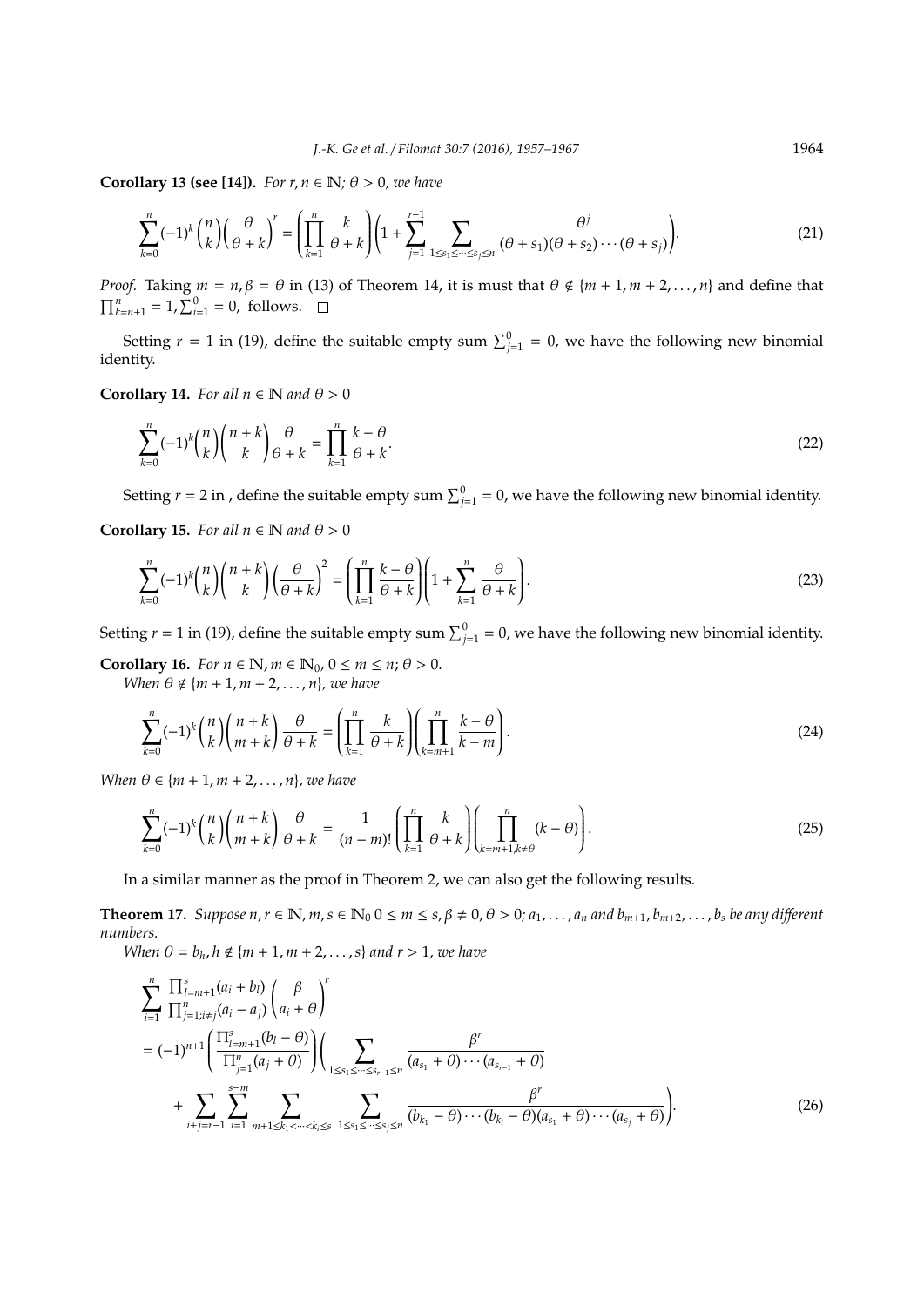*When*  $\theta = b_h$ ,  $h \in \{m+1, m+2, ..., s\}$  *and*  $r > 2$ *, we have* 

$$
\sum_{i=1}^{n} \frac{\prod_{j=m+1}^{s} (a_i + b_l)}{\prod_{j=1; i \neq j}^{n} (a_i - a_j)} \left( \frac{\beta}{a_i + \theta} \right)^r
$$
\n
$$
= (-1)^{n+1} \left( \frac{\prod_{j=m+1, j \neq h}^{s} (b_l - \theta)}{\prod_{j=1}^{n} (a_j + \theta)} \right) \left( \sum_{1 \leq s_1 \leq \dots \leq s_{r-2} \leq n} \frac{\beta^r}{(a_{s_1} + \theta) \cdots (a_{s_{r-2}} + \theta)} \right) + \sum_{i+j=r-2} \sum_{i=1}^{s-m-1} \sum_{m+1 \leq k_1 < \dots < k_i \leq s} \sum_{1 \leq s_1 \leq \dots \leq s_j \leq n} \frac{\beta^r}{(b_{k_1} - \theta) \cdots (b_{k_i} - \theta)(a_{s_1} + \theta) \cdots (a_{s_j} + \theta)} \right). \tag{27}
$$

**Corollary 18.** *For*  $a_1$ *,*  $a_2$ *,...,*  $a_n$  *be any different numbers, and*  $n$ *,*  $d \ge 1$ *, we have* 

$$
\sum_{i=1}^{n} \frac{\prod_{j=1}^{n} (a_i + a_j)}{\prod_{j=1}^{n} (a_i - a_j)} \frac{1}{a_i^{d+1}}
$$
\n
$$
= (-1)^{n+1} \left( \frac{\prod_{j=m+1}^{s} (b_i - \theta)}{\prod_{j=1}^{n} (a_j + \theta)} \right) \left( \sum_{1 \le s_1 \le \dots \le s_{r-1} \le n} \frac{\beta^r}{(a_{s_1} + \theta) \cdots (a_{s_{r-1}} + \theta)} + \sum_{i+j=r-1} \sum_{i=1}^{s-m} \sum_{m+1 \le k_1 < \dots < k_i \le s} \sum_{1 \le s_1 \le \dots \le s_j \le n} \frac{\beta^r}{(b_{k_1} - \theta) \cdots (b_{k_i} - \theta)(a_{s_1} + \theta) \cdots (a_{s_j} + \theta)} \right). \tag{28}
$$

*Proof.* Taking *s* = *n*, *m* = 0, *b*<sub>*l*</sub> = *a*<sub>*j*</sub>, *j* = 1, 2, . . . , *n*, β = 1, θ = 0, *r* = *d* + 1 in (26) of Theorem 17, follows. **Remark 19.** *Obviously,* (28) *is just new representation of Mansour's result in [17, p. 136, Theorem 2.1 ].*

**Corollary 20.** *For*  $n, r \in \mathbb{N}$ ,  $m \in \mathbb{N}_0$ ,  $0 \le m \le n$ ,  $\theta > 0$ . *When*  $\theta \notin \{m+1, m+2, \ldots, n\}$  *and*  $r > 1$ *, we have* 

$$
\sum_{k=1}^{n} (-1)^{k-1} {n-1 \choose k-1} {n+k \choose m+k} \left(\frac{\theta}{\theta+k}\right)^{r}
$$
\n
$$
= \frac{1}{n(n-m)!} \left(\prod_{k=1}^{n} \frac{k}{\theta+k}\right) \left(\prod_{k=m+1}^{n} \frac{k-\theta}{k-m}\right) \left(\sum_{j=1}^{r-1} \sum_{1 \le s_1 \le \dots \le s_j \le n} \frac{\theta^{j}}{(\theta+s_1)\cdots(\theta+s_j)} + \sum_{i+l=r-1}^{n-m} \sum_{i=1}^{n-m} \sum_{m+1 \le k_1 < \dots < k_i \le n} \sum_{1 \le s_1 \le \dots \le s_j \le n} \frac{\theta^{r-1}}{((k_1-\theta)\cdots(k_i-\theta)(\theta+s_1)\cdots(\theta+s_l)}\right).
$$
\n(29)

*When*  $\theta \in \{m+1, m+2, \ldots, n\}$  *and*  $r > 2$ *, we have* 

$$
\sum_{k=1}^{n}(-1)^{k-1}\binom{n-1}{k-1}\binom{n+k}{m+k}\left(\frac{\theta}{\theta+k}\right)^{r}
$$
\n
$$
=\frac{1}{n(n-m)!}\left(\prod_{k=1}^{n}\frac{k}{\theta+k}\right)\left(\prod_{k=m+1,k\neq\theta}^{n}\left(k-\theta\right)\right)\left(\sum_{j=1}^{r-2}\sum_{1\leq s_{1}\leq\cdots\leq s_{j}\leq n}\frac{\theta^{j}}{(\theta+s_{1})\cdots(\theta+s_{j})} + \sum_{i+l=r-2}\sum_{i=1}^{n-m-1}\sum_{m+1\leq k_{1}\leq\cdots k_{i}\leq n}\sum_{1\leq s_{1}\leq\cdots\leq s_{j}\leq n}\frac{\theta^{r-1}}{((k_{1}-\theta)\cdots(k_{i}-\theta)(\theta+s_{1})\cdots(\theta+s_{j})}\right).
$$
\n(30)

*Proof.* Taking  $s = n$ ,  $\beta = \theta$ ,  $a_i = i$ ,  $b_l = l$  and changing the corresponding variable index in (26) and (27) of Theorem 17, respectively, we get (31) and (32) of .  $\Box$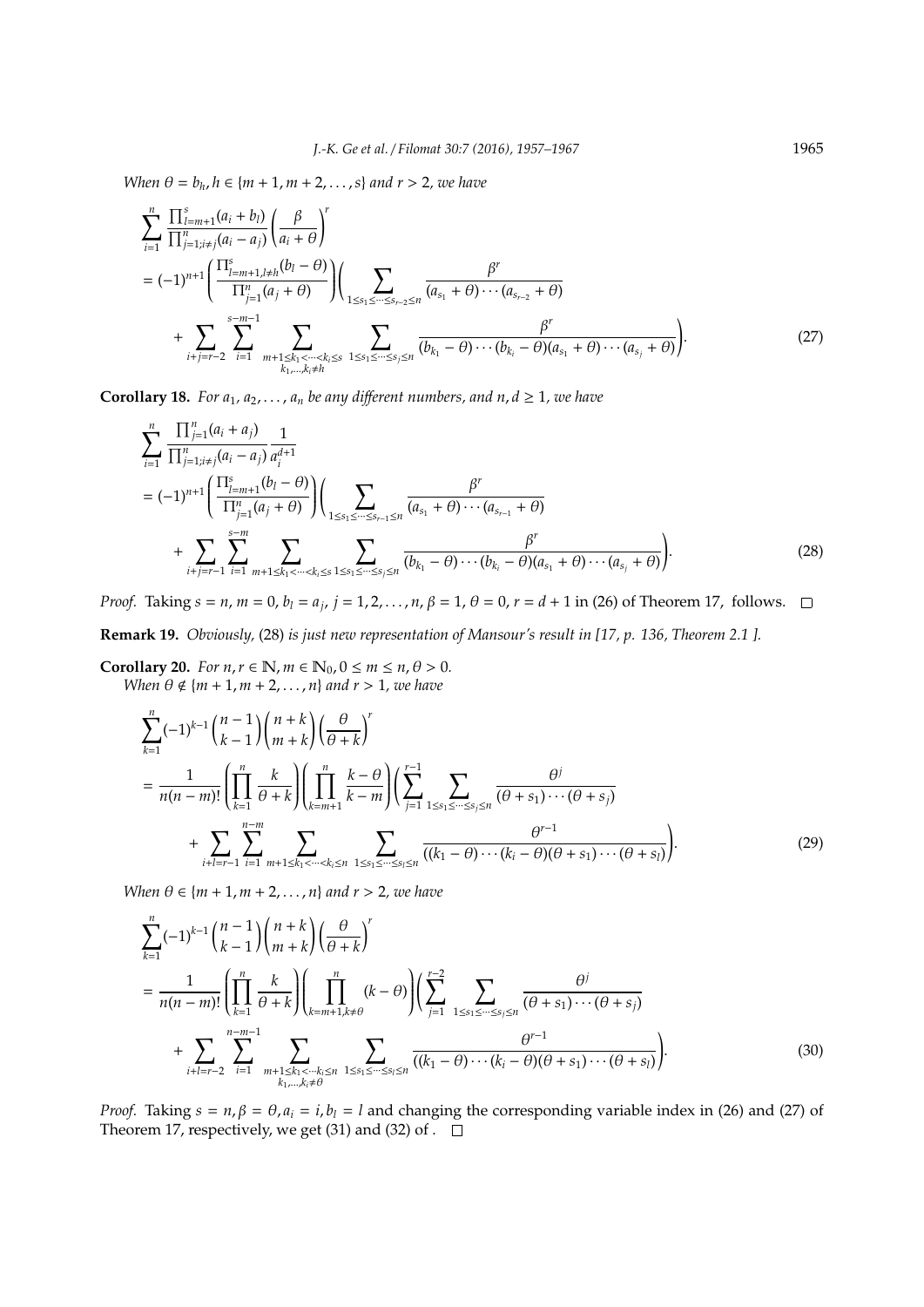**Corollary 21.** *For*  $n, r \in \mathbb{N}, \theta > 0$ .

*When*  $\theta \notin \{1, 2, \ldots, n\}$  *and*  $r > 1$  *we have* 

$$
\sum_{k=1}^{n} (-1)^{k-1} {n-1 \choose k-1} {n+k \choose k} \left(\frac{\theta}{\theta+k}\right)^{r}
$$
  
= 
$$
\frac{1}{n} \left( \prod_{k=1}^{n} \frac{k-\theta}{k(k+\theta)} \right) \left( \sum_{j=1}^{r-1} \sum_{1 \le s_1 \le \dots \le s_j \le n} \frac{\theta^{j}}{(\theta+s_1)\cdots(\theta+s_j)}
$$
  
+ 
$$
\sum_{i+l=r-1}^{n} \sum_{i=1}^{n} \sum_{1 \le k_1 < \dots < k_i \le n} \sum_{1 \le s_1 \le \dots \le s_j \le n} \frac{\theta^{r-1}}{((k_1-\theta)\cdots(k_i-\theta)(\theta+s_1)\cdots(\theta+s_l)} \right).
$$
(31)

*When*  $\theta \in \{1, 2, \ldots, n\}$  *and*  $r > 2$ *, we have* 

$$
\sum_{k=1}^{n}(-1)^{k-1}\binom{n-1}{k-1}\binom{n+k}{k}\left(\frac{\theta}{\theta+k}\right)^{r}
$$
\n
$$
= \frac{1}{n}\left(\prod_{k=1}^{n}\frac{1}{k+\theta}\right)\left(\prod_{k=1,k\neq\theta}^{n}(k-\theta)\right)\left(\sum_{j=1}^{r-2}\sum_{1\leq s_{1}\leq\cdots\leq s_{j}\leq n}\frac{\theta^{j}}{(\theta+s_{1})\cdots(\theta+s_{j})} + \sum_{i+l=r-2}\sum_{i=1}^{n-1}\sum_{\substack{1\leq k_{1}\leq\cdots k_{i}\leq n,\\k_{1},\ldots,k_{i}\neq\theta}}\sum_{1\leq s_{1}\leq\cdots\leq s_{j}\leq n}\frac{\theta^{r-1}}{((k_{1}-\theta)\cdots(k_{i}-\theta)(\theta+s_{1})\cdots(\theta+s_{l})}\right).
$$
\n(32)

*Proof.* Taking  $m = 0$ ,  $s = n$ ,  $\beta = \theta$ ,  $a_i = i$ ,  $b_l = l$  and changing the corresponding variable index in (26) and (27) of Theorem 17, respectively, we get (31) and (32) of  $.\square$ 

**Corollary 22.** *For all*  $n, d \in \mathbb{N}$ *, we have* 

$$
\sum_{k=1}^{n} (-1)^{k-1} {n \choose k} {n+k \choose k} \frac{1}{k^d} = \sum_{i+j=d} \sum_{1 \le k_1 < \dots < k_i \le n} \frac{1}{k_1 k_2 \cdots k_i} \sum_{1 \le s_1 \le \dots \le s_j \le n} \frac{1}{s_1 s_2 \cdots s_j}.
$$
 (33)

*Proof.* Taking  $s = n$ ,  $m = 0$ ,  $\beta = 1$ ,  $\theta = 0$ ,  $r = d$ ,  $b_l = a_j = j$ ,  $a_i = i$  in (26) of Theorem 17, follows.  $\square$ 

**Remark 23.** *Obviously,* (33) *is just new representation of Prodinger's result in [20, p. 292, Theorem 1 ]*

#### **References**

- [1] G.-S. Cheon and M.E.A. El-Mikkawy, Generalized harmonic numbers with Riordan arrays, *Journal of Number Theory.*, **128** (2008), 413–425.
- [2] W. Chu, A binomial coefficient identity associated with Beukers' conjecture on Apery numbers, *Electron. J. Combin.*, **11** (2004), #N15.
- [3] W. Chu, Harmonic number identities and Hermite-Padé approximations to the logarithm function. *J. Approx. Theory*, 137 (2005), 42–56.
- [4] W. Chu and L. De Donno, Hypergeometric series and harmonic number identities, *Adv. Appl. Math.*, **34** (2005), 123–137.
- [5] W. Chu, Hypergeometric approach to Weidemans conjecture, *Arch. Math.*, **87** (2006), 400–406.
- [6] W. Chu, Partial fraction decompositions and harmonic number identities, *J. Combin, Math. Combin. Comput.*, **60** (2007), 139–153.
- [7] W. Chu, Summation formulae involving harmonic numbers, *Filomat*, **26** (2012), 143–152.
- [8] W. Chu and A. M. Fu, Dougall–Dixon formula and harmonic number identities, *Ramanujan J.*, **18** (2009), 11–31.
- [9] L. Comtet, *Advanced Combinatorics*: *The Art of Finite and Infinite Expansions*, Reidel, Dordrecht and Boston, 1974.
- [10] A. Gertsch, Generalized harmonic numbers, *C. R. Acad. Sci. Paris Ser. I*, **324** (1997), 7–10.
- [11] H. W. Gould, *Combinatorial Identities: Astandardized Set of Tables Listing 500 Binomial Coe*ffi*cient Summations*, Morgantown, W. Va., viii+106 pp, 1972 (**MR** 0354401 (50 #6879)).
- [12] N. S. S. Gu and H. Prodinger, Partial fraction decomposition proofs of some *q*-series identities, *Journal of Algebra, Number Theory: Advances and applications*, **10** (2013), 1–27.